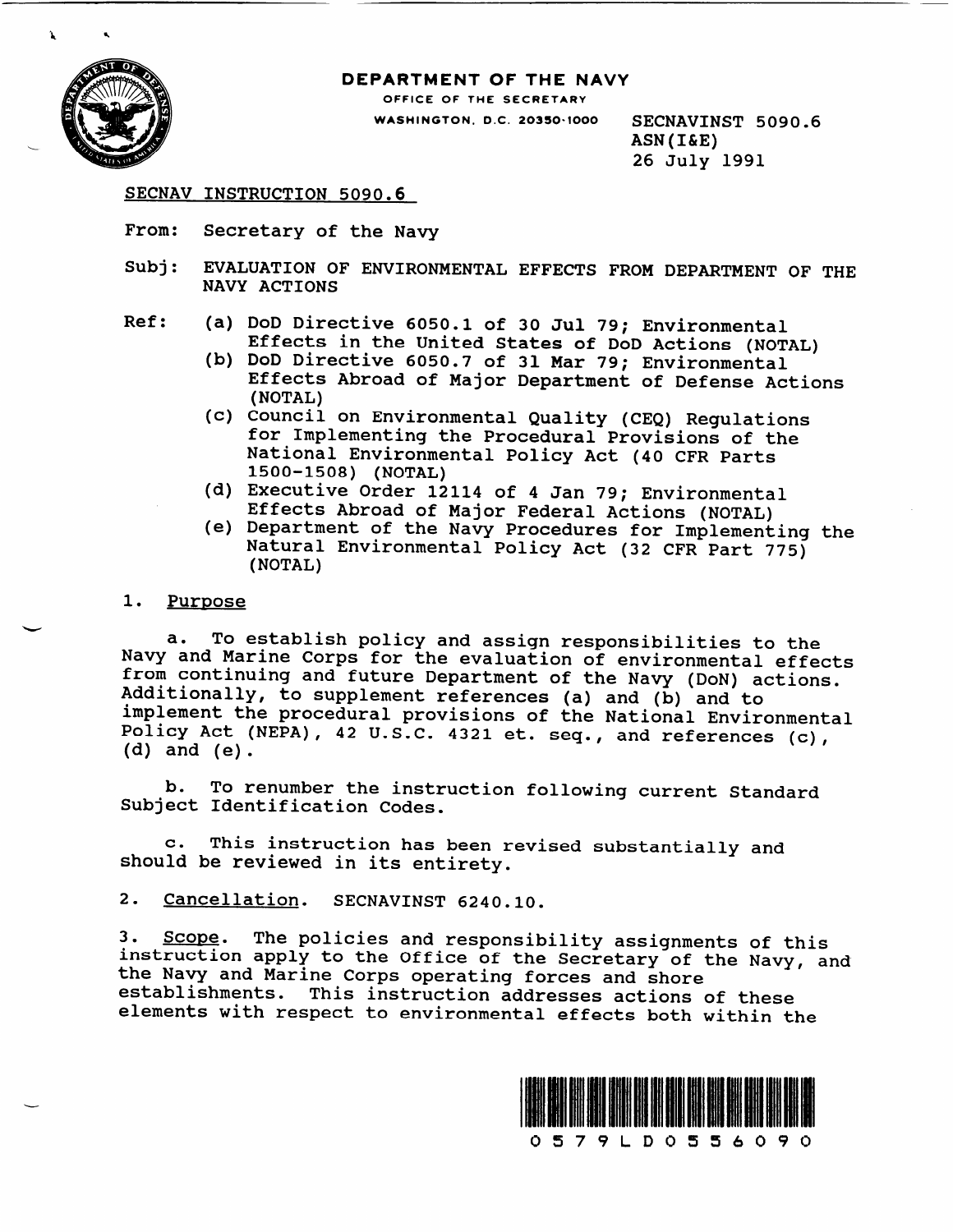United States and abroad to include effects on the global commons.

4. Definitions. The following definitions are provided to clarify terminology used in this instruction:

a. Action. New and continuing activities, programs, and projects which are potentially subject to federal control and review, as further defined in references (c), (d) and (e).

b. Categorical Exclusion. A category of actions which have been determined not to have, individually or cumulatively, a significant effect on the human environment and for which, therefore, no further environmental documentation is required.

c. Environmental Documentation. Any specific document prepared to comply with this instruction.

d. Environmental Impact Statement (EIS). An environmental document prepared according to the requirements of references **(c), (d)** and (e) for an action which has significant impact on the quality of the human environment. A Draft EIS is prepared for public review and is followed by a published Final EIS incorporating all changes made to the Draft EIS.

e. Environmental Assessment (EA). A concise document which provides sufficient evidence and analysis for determining whether to prepare a Draft EIS or a Finding of No Significant Impact. Preparation of an EA may include public participation.

f. Finding of No Significant Impact (FONSI). A document in which the Navy briefly presents the reasons why an action will not have a significant impact on the environment and for which, therefore, no EIS will be prepared.

g. Record of Decision (ROD). A concise summary for publication of the decision and selected measures for mitigation (if any) made by Navy from alternatives presented in an EIS.

h. Environmental Study/Environmental Review. Environmental analyses prepared under the requirements of reference (d).

### 5. Policv

a. The DoN must act with care to ensure that in carrying out its mission of providing for the national defense, it does so in a manner consistent with national environmental policies. The DoN recognizes that the NEPA process includes the systematic examination of the likely environmental consequences of implementing a proposed action. To be an effective decisionmaking tool, this process is to be integrated with other

d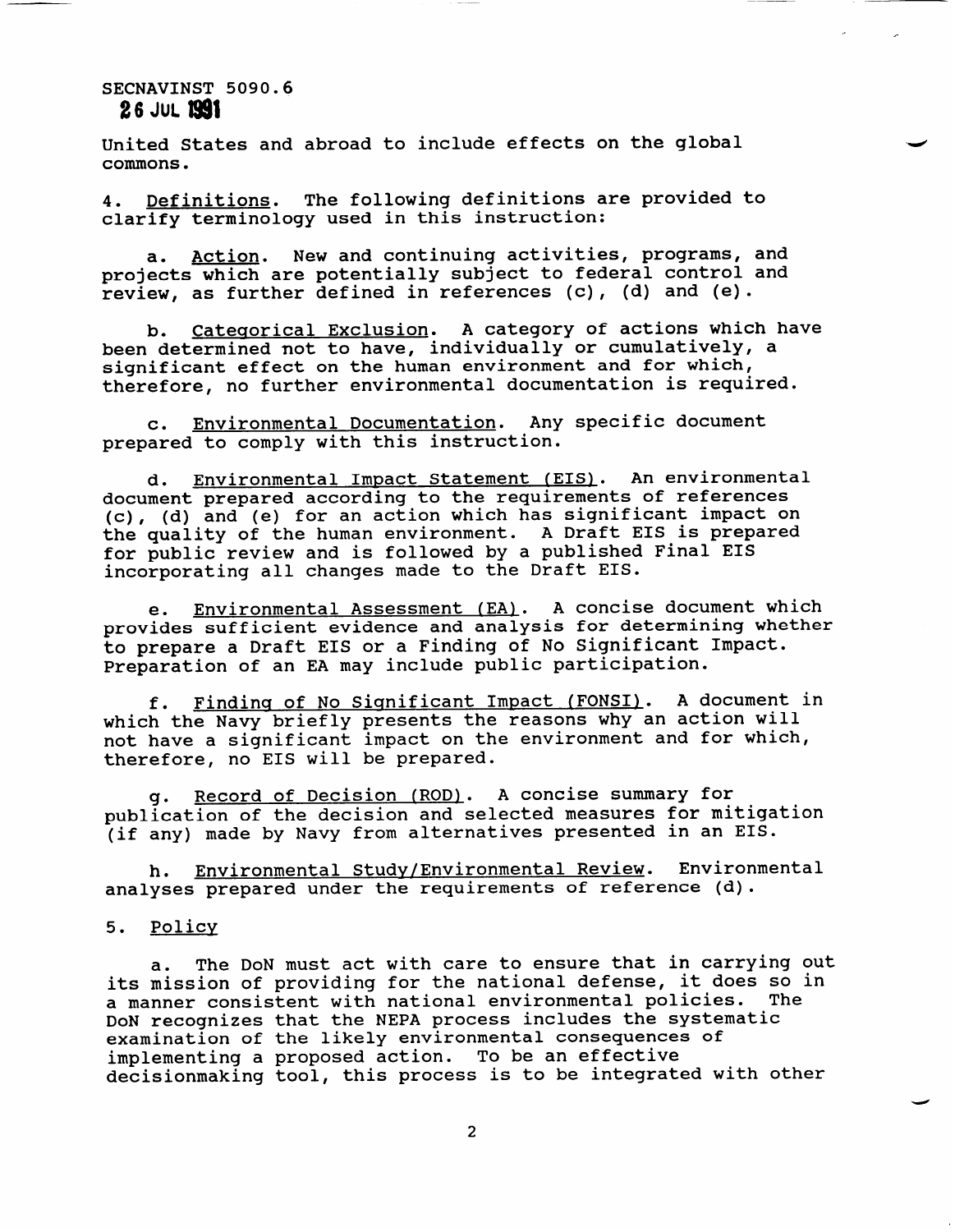Navy/Marine Corps actions at the earliest possible time, thus ensuring that proposals and decisionmaking reflect applicable environmental values, avoid the potential for conflict, and prevent delays in completing the contemplated action. Care must be taken, consistent with the mission of the DoN, other declarations of national policy and security requirements, that practical means and measures are utilized to protect, enhance, and restore the quality of the environment. Accordingly, the goals of the DoN, consistent with national goals, will be to:

(1) Fulfill the responsibilities of each generation as trustee of the environment for succeeding generations;

(2) Assure for all Americans safe, healthful, productive, and aesthetically and culturally pleasing surroundings;

(3) Attain the widest range of beneficial uses of the environment without degradation, risk to health and safety, or other undesirable and unintended consequences;

(4) Preserve historic, cultural and natural aspects of our national heritage, and maintain, where possible, an environment that supports ecological variety and diversity;

(5) Achieve a balance between population and resource use which will permit high standards of living and a wide sharing of life's amenities; and

(6) Enhance the quality of renewable resources and approach the maximum attainable recycling of depletable resources.

b. The DoN shall:

 $\lambda$ 

(1) Assess, <u>at the earliest possible time</u>, the consequences of actions that could affect the quality of the environment in the United States and abroad under references (a), (b), (c), (d) and (e) as applicable.

(2) Use a systematic, interdisciplinary approach that will ensure the integrated use of the natural and social sciences and environmental considerations in planning proposals and decisionmaking where there may be an impact on the environment;

(3) Consider the reasonable alternatives to actions proposed; and

(4) Ensure that decisions made for maintenance, enhancement and restoration of the environment are carried out.

6. Responsibilities

-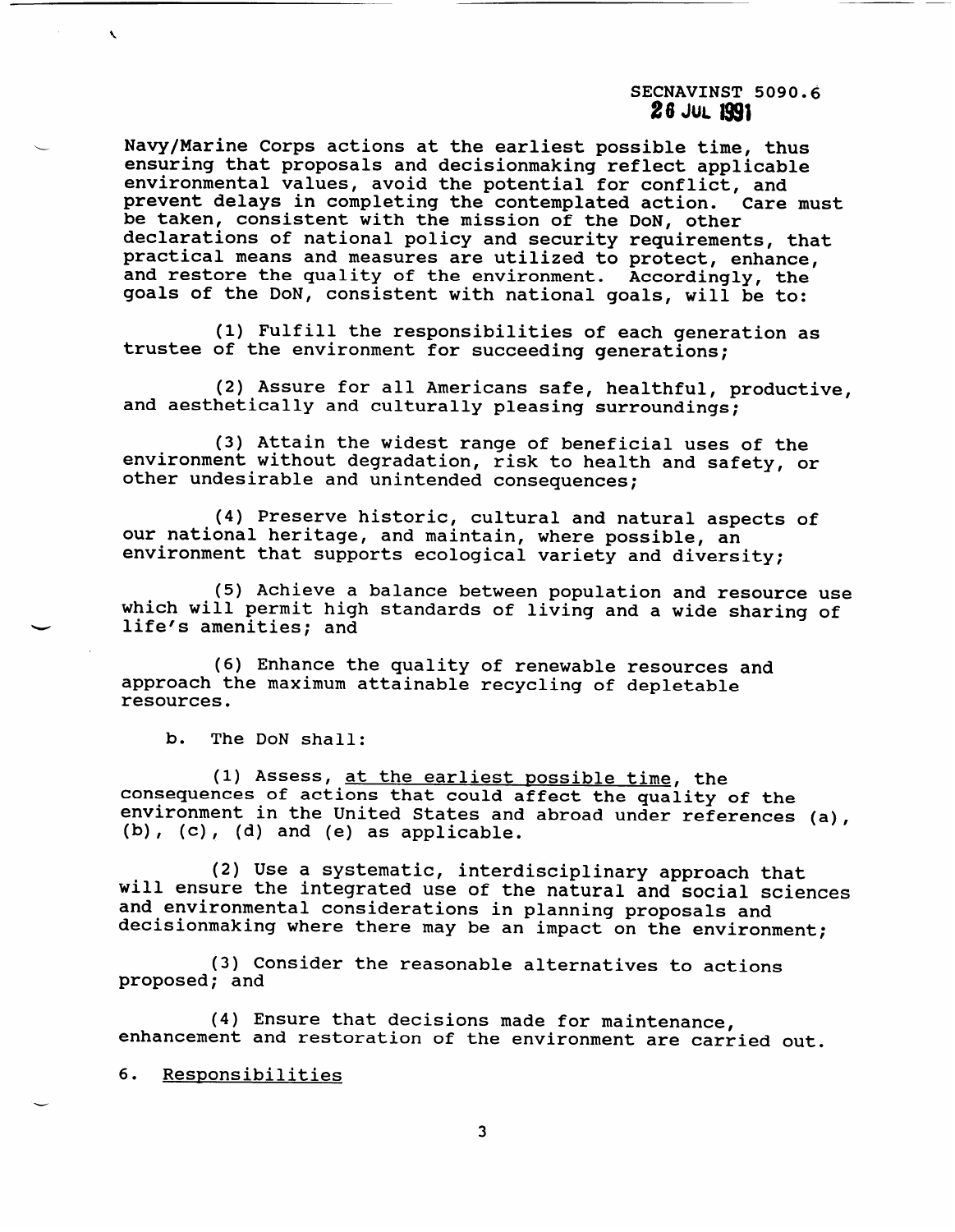a. The Assistant Secretary of the Navy (Installations and Environment) (ASN(I&E)) or his/her designee shall:

(1) Advise the Secretary of the Navy on Navy policy regarding NEPA and E.O. 12114 compliance including, where required, matters to be coordinated through the Department of State;

(2) Be the principal point-of-contact, in matters dealing with the implementation of NEPA, with the CEQ, Environmental Protection Agency (EPA), Deputy Assistant Secretary of Defense (Environment) (DASD(E)), other Department of Defense (DoD) components, federal agencies and with private environmental interest groups as appropriate;

(3) Direct and/or, upon recommendation, approve the preparation of EISS; and after preparation approve and forward said statements to the DASD(E) , EPA and other appropriate agencies, states, components and individuals;

(4) Approve for publication in the Federal Register any FONSI for those actions of national concern that the Navy/Marine Corps has determined will not have a significant effect on the quality of the human environment and for which no EIS will be prepared;

(5) Approve for publication in the Federal Register any ROD summarizing for the public the decisions made by the Navy/Marine Corps among the alternatives presented in EISS;

(6) Maintain liaison with the Chief of Naval Information (CHINFO), who will coordinate with the Assistant Secretary of Defense (Public Affairs), those environmental matters which have significant public affairs implications; and

(7) Maintain liaison with the Office of Legislative Affairs (OLA), who will coordinate with the Assistant Secretary of Defense (Legislative Affairs) and Congress, those environmental matters which have significant legislative implications.

b. The Chief of Naval Operations and the Commandant of the Marine Corps shall be responsible for NEPA and E.O. 12114 compliance within their respective Services, and shall prepare and issue specific instructions and orders to implement the requirements of the NEPA, Executive Order 12114, and applicable regulations and shall accomplish or direct subordinates to:

(1) Serve as points of contact and coordinate, in matters dealing with the NEPA, as appropriate, with designated Executive

4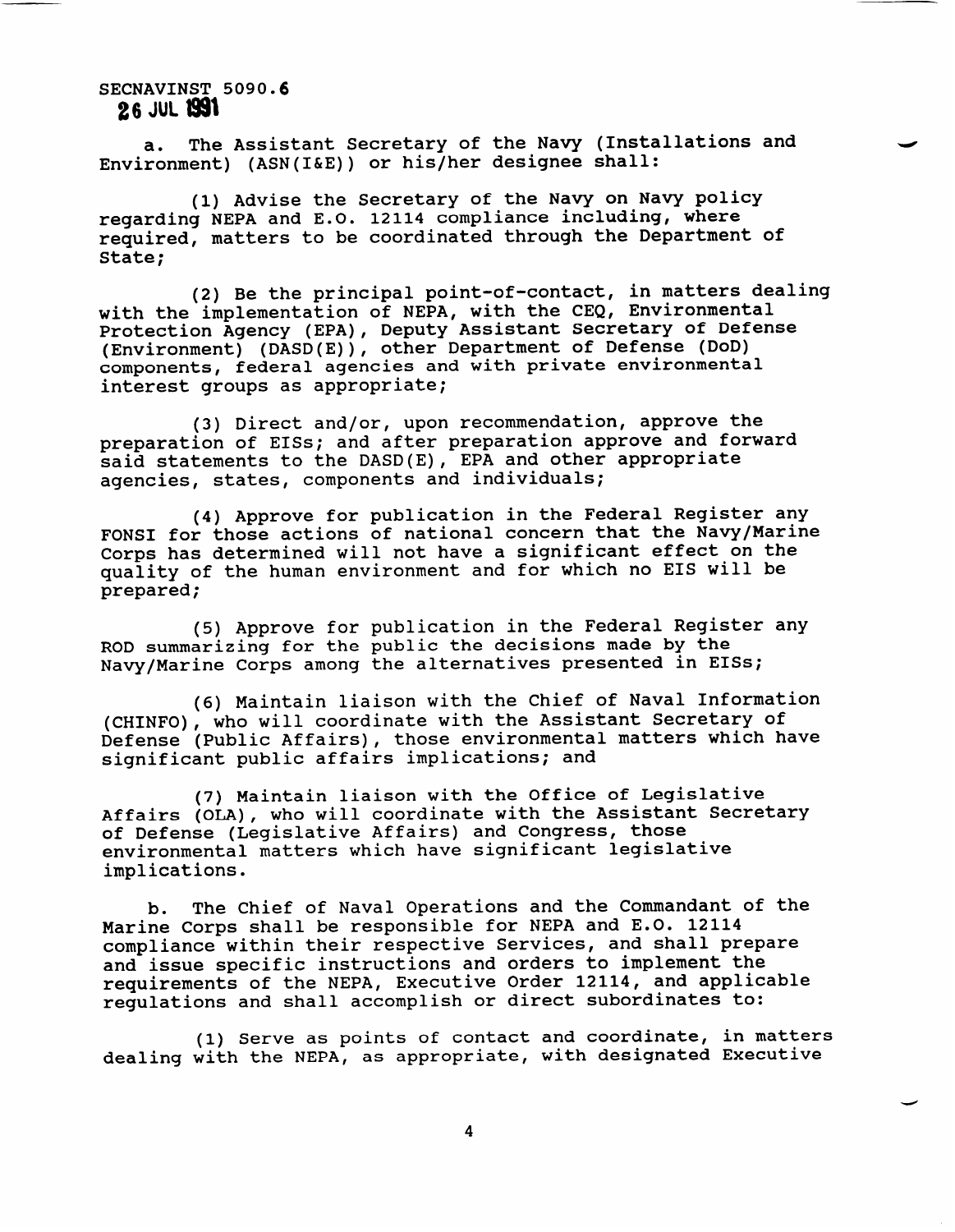Branch offices, DoD, Navy, Federal, state, local agencies organizations or private individuals;

(2) Ensure that all appropriate instructions and orders implement Department of the Navy policy regarding protection of the environment;

(3) Under NEPA, E.O. 12114, and the applicable regulations, evaluate the impacts on the environment at the time of the initial proposal and at each subsequent, significant step or decision milestone in the development of a project or program;

(4) Ensure that relevant environmental documentation accompanies all proposals for action through the designated review process so that such information is available to the ultimate decision maker;

(5) Review and determine the appropriate disposition of Environmental Assessments prepared for proposed actions, i.e., approval of a FONSI or a recommendation to ASN(I&E) that preparation of an EIS is required;

(6) Plan, program and budget for funding of the appropriate environmental documentation and associated studies;

(7) Encourage and mandate where required by law, citizen participation in evaluations of projects or programs having the potential for environmental impact;

(8) Coordinate with CHINFO for the release of NEPA and other environmental documentation under the Freedom of Information Act and other applicable federal laws;

(9) Coordinate with OLA for comments on proposed legislative actions that will or could affect the accomplishment of the mission and responsibilities of the DoN;

(10) Provide assistance as required in the preparation of environmental documentation for actions initiated by other non-DoN/DoD entities, state or local agencies and private individuals for which DoN involvement may be reasonably foreseen; and

(11) Provide appropriate training for personnel whose duties require the preparation, review, or approval of environmental documentation.

7. Classified Actions. The fact that a proposed action is classified does not relieve the proponent of the action from compliance with the law. In such cases the required documentation shall be prepared, safeguarded and disseminated

5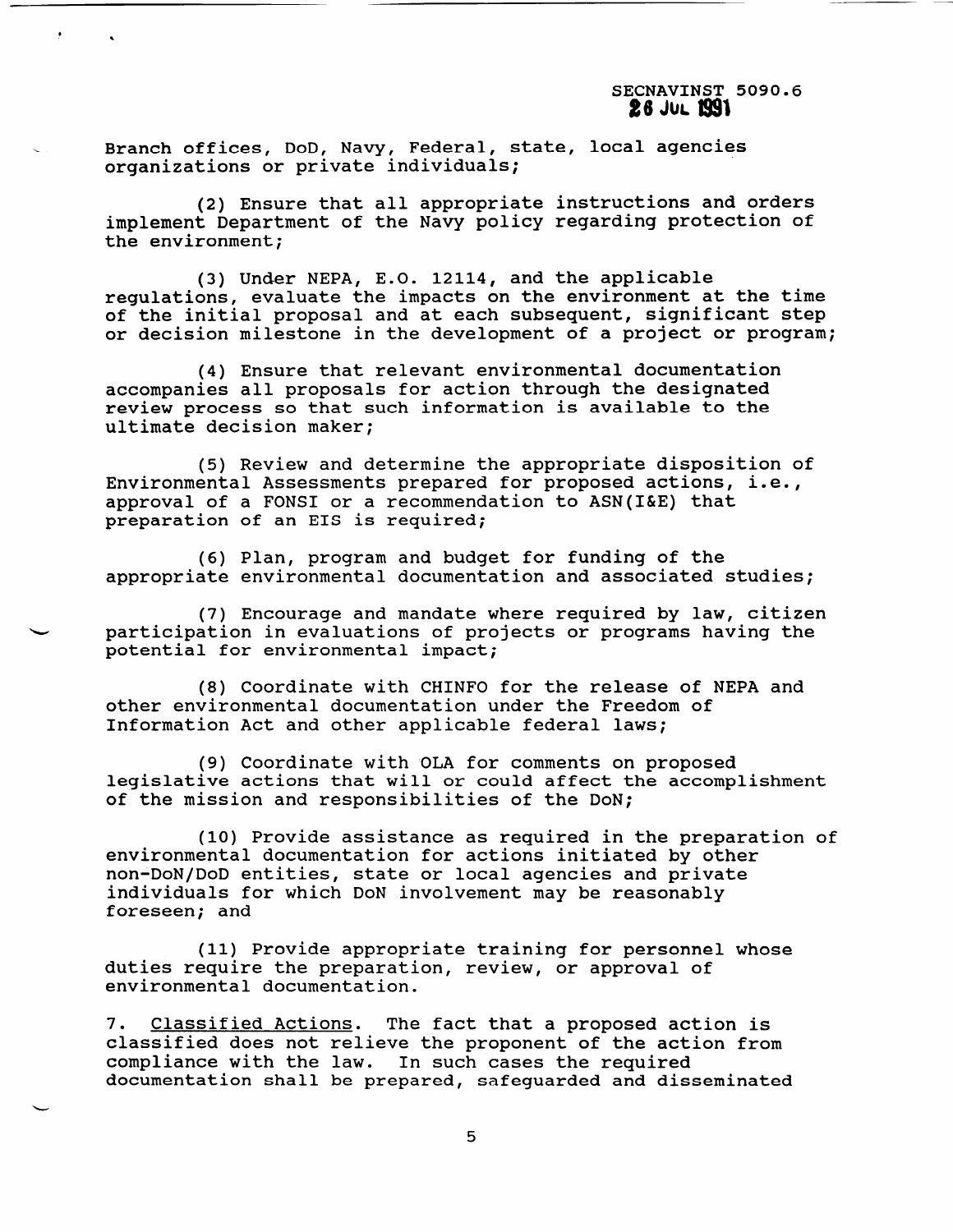following OPNAVINST 5510.1H, "DoN Information and Personnel Security Program Regulation". If the action involves the presence of nuclear weapons and the **associated** storage, handling and transfer of those weapons, the existence of the environmental documentation may require classification per OPNAVINST S5513.9B, enclosure (2), "DoN Security Classification Guidance for Nuclear Warfare Programs" (NOTAL).

### 8. Program Planning Considerations

**a.** When implementing NEPA/E.O. 12114 environmental analysis process either from within or outside of the United States, addressees will determine as early as possible the form of documentation required based on the following criteria:

(1) Potential for a significant effect on the qualtity of the human environment;

(2) Potential for threat or hazard to the public health or safety;

(3) Potential for significant impact on protected natural, cultural or historic resources;

(4) Potential for controversy concerning environmental effects; or

(5) Other legally applicable considerations.

b. For proposed actions to take place within the United States, proponents shall follow procedures developed for implementation of this instruction. The NEPA regulations provide for the establishment of specific categorical exclusions (Part 1508.18 of reference (c)) which do not require further documentation under NEPA and these exclusions shall be identified in those implementing procedures. The proponent of a proposed major action that has the potential for significant environmental impacts, in cases where the need for an EIS is not immediately apparent and no categorical exclusion applies, shall prepare an EA.

c. If the action is outside the United States, and has the potential for affecting the environment of a foreign nation or the global commons, the impacts are to be analyzed under provisions of reference (d), and in particular section 2-4. A number of general exemptions established by the executive order (section 2-5) serve the same function as categorical exclusions under the provisions of NEPA. If not exempted and the action is determined to be one that might have the potential for significant environmental impact then one of three basic documents should be prepared:

4